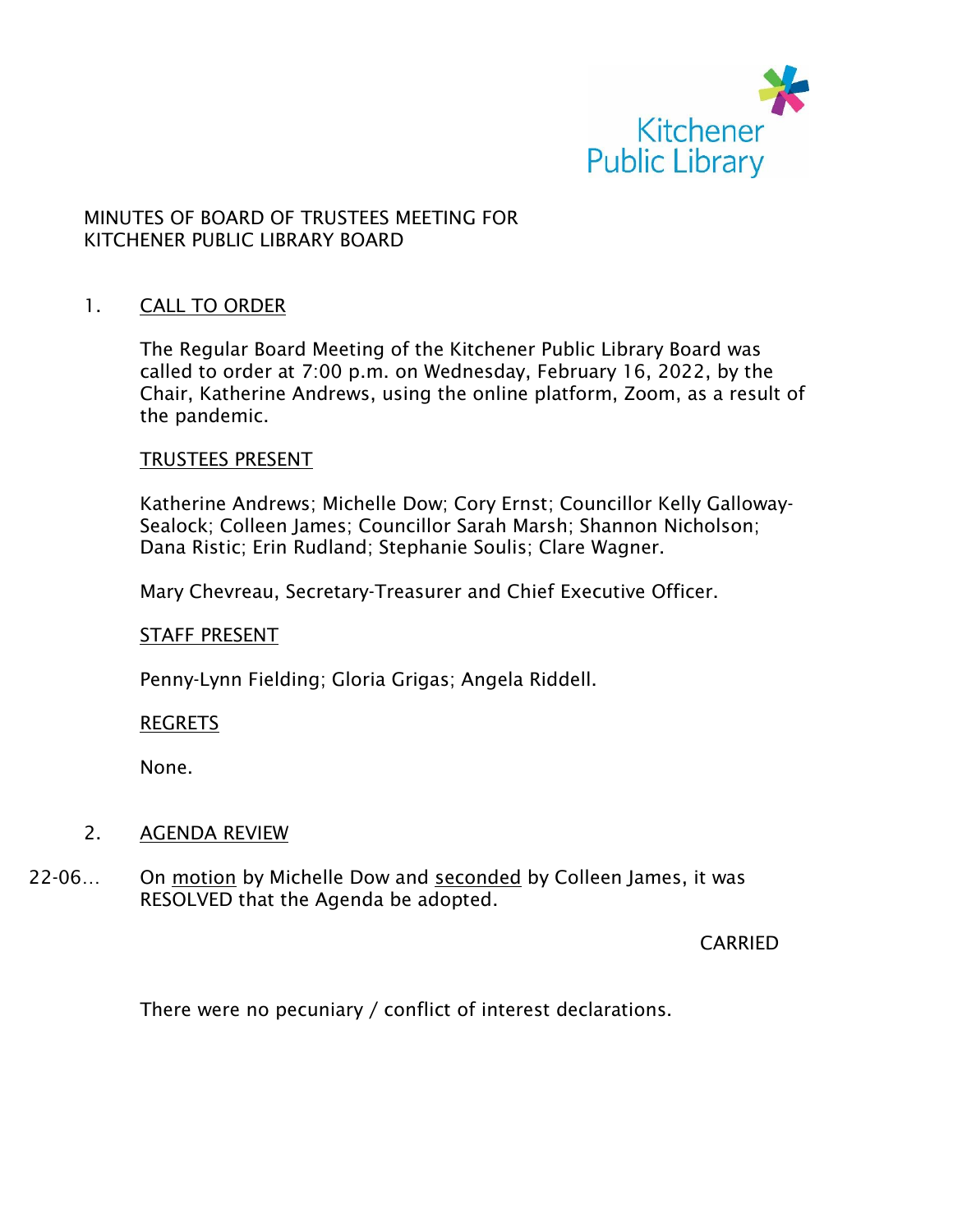# 3. MINUTES of the Board Meeting of January 19, 2022

22-07... On motion by Cory Ernst and seconded by Clare Wagner, it was RESOLVED that the Minutes of the Board Meeting of January 19, 2022, be approved.

CARRIED

## 4. BUSINESS ARISING

None.

# 5. 1. BUSINESS

REPORT OF OFFICERS

(a) Report of the Chair

### Updates

As noted by the Chair, Katherine Andrews, the provincial government announced new dates for the easing of public health measures.

Effective February 17, 2022, social gathering limits increase to 50 people indoors and 100 people outdoors and organized public event limits increase to 50 people indoors, with no limit outdoors.

Effective March 1, 2022, proof of vaccination requirements will be lifted. Mask / face covering requirements remain in place and a requirement for all customers and staff at Kitchener Public Library.

The library will begin to offer some indoor events up to 50 people.

All library locations will be closed on Family Day, Monday, February 21. Starting February 22, all Community Library locations will extend their opening hours to the public, Monday to Thursday, from 9 am to 9 pm. The exception will be the Central Library which will open at 10 am and close its doors to the public at 6 pm and move to curb and carry until 9 pm. Branch hours on Friday and Saturday are 9 am to 5:30 pm and 10 am to 5:30 pm at Central for in-person library service at all KPL locations.

Central Sunday hours will not resume this Spring and will instead start up again for our Fall 2022 season, after Thanksgiving.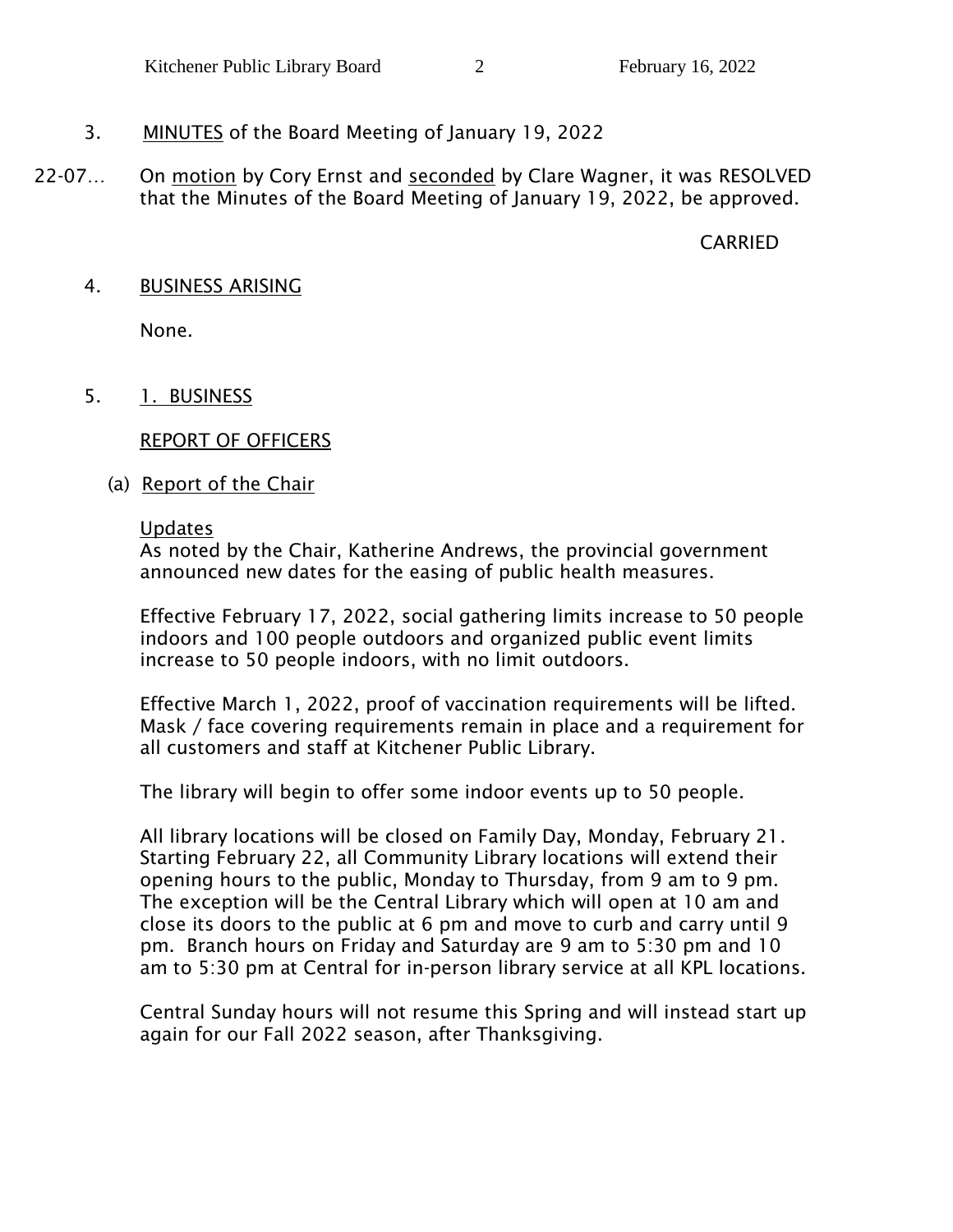Summary of Library Board Committees

The Chair, Katherine Andrews, is an ex offico member of all committees and the CEO or designate is a member of all committees.

As confirmed by the Chair, the Committee membership for 2022 includes the following:

Facilities Planning and Building Committee Dana Ristic, Chair Erin Rudland Cory Ernst

Finance Committee Shannon Nicholson, Chair Michelle Dow

Public Service and Policy Committee Clare Wagner, Co-Chair (Jan – March 2022) Colleen James, Co-Chair (Apr – Nov 2022) Stephanie Soulis

Ontario Library Association (OLA) Virtual Super Conference Katherine Andrews gave a summary presentation of sessions she attended at the OLBA Trustees Boot Camp on Saturday, February 5.

The Board was asked to consider the following 3 suggestions:

1) Add a Land or Territorial Acknowledgement to the start of every Board meeting. Clare Wagner suggested that a different Board member bring the Land Acknowledgement to the meeting each month.

The CEO confirmed that the Library Board has previously approved a standard territorial acknowledgement which she will send to the Board.

Clare Wagner agreed to take this suggestion and prepare a proposal for the Board's consideration.

2) Assess how we can take steps to ensure that under represented voices in the community can be heard.

A suggestion was made that accessing data from our Strategic Planning sessions may be worthwhile to help with this assessment.

3) Assess as a Board if the way we run our meetings is conducive to everyone's voice being heard and ensure that Robert's Rules of Order are applied equitably.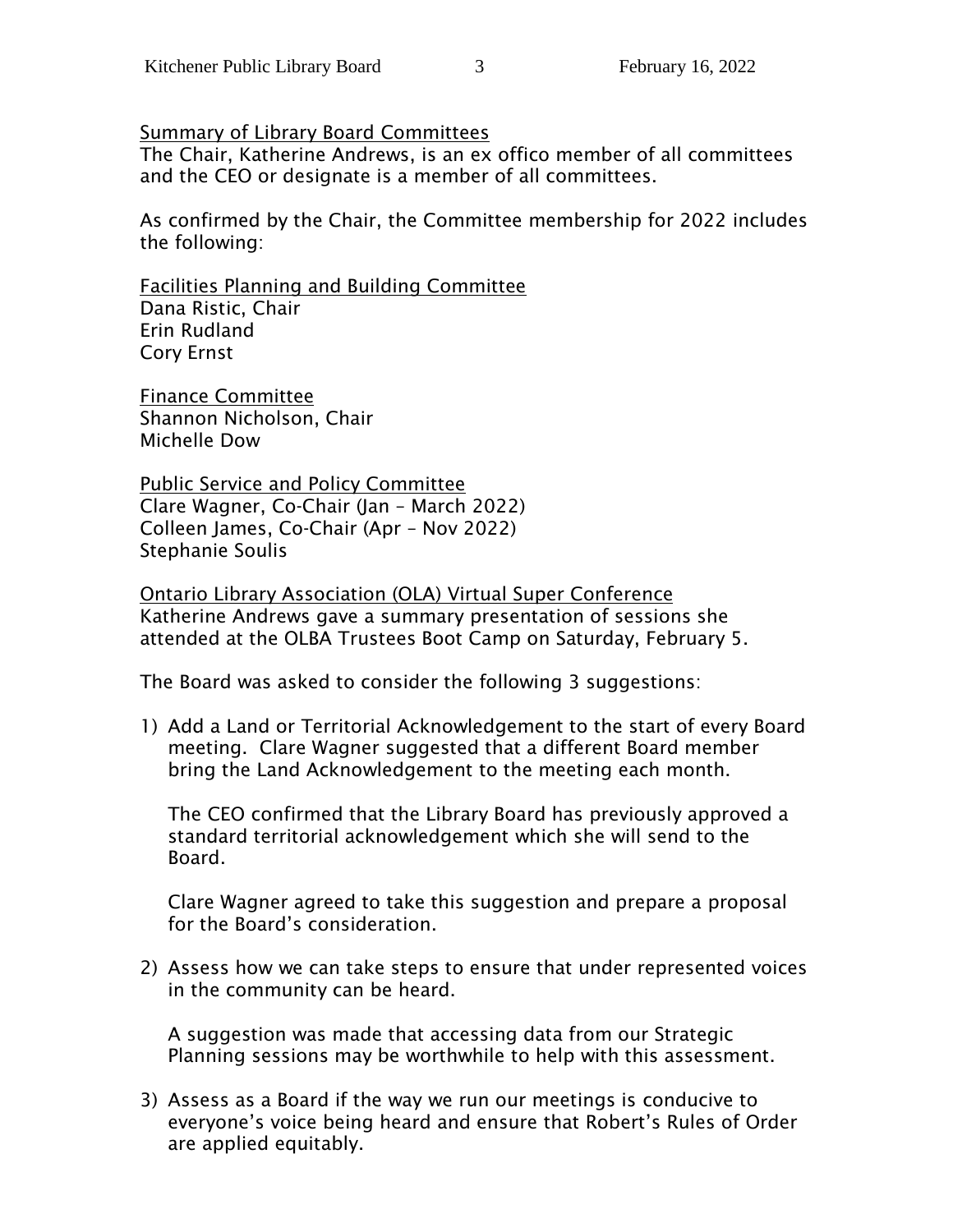As the Board's orientation materials will be reviewed and updated before the start of the new 4-year term with the Board, the CEO suggested that some training on Robert's Rules of Order be added to the Board's orientation sessions for both new and returning Board members at that time; thereby, ensuring that all Trustees have a basic understanding of KPL's use of Robert's Rules.

The Chair also suggested that a list of the items that can be discussed in-camera by a Board and protocol while in camera be added to the orientation materials.

Results of Library Board's Annual Self-Evaluation Katherine Andrews provided a summary of the tallied results of each question from the Board's self-evaluation submissions. All eleven Board members completed the assessment.

(b) Finance Committee

# Updates

December 2021 Financial Statement Shannon Nicholson reviewed the December 2021 Financial Statement.

22-08… On motion by Shannon Nicholson and seconded by Colleen James, it was RESOLVED to accept the December 2021 Financial Statement, as printed.

# CARRIED

(c) Facilities Planning & Building Committee

# Southwest Community Library Update

Dana Ristic, Chair of the Facilities Planning & Building Committee, reported that the Team for the Southwest Community Library is working on a number of design specifics with the architect in order to develop a tender document, which will be managed by the City.

As the Province begins to re-open, staff will be working with the architect to plan for a public open house to take place in March or April.

(d) Public Service & Policy Committee

### Updates

No updates were reported by the Chair, Clare Wagner.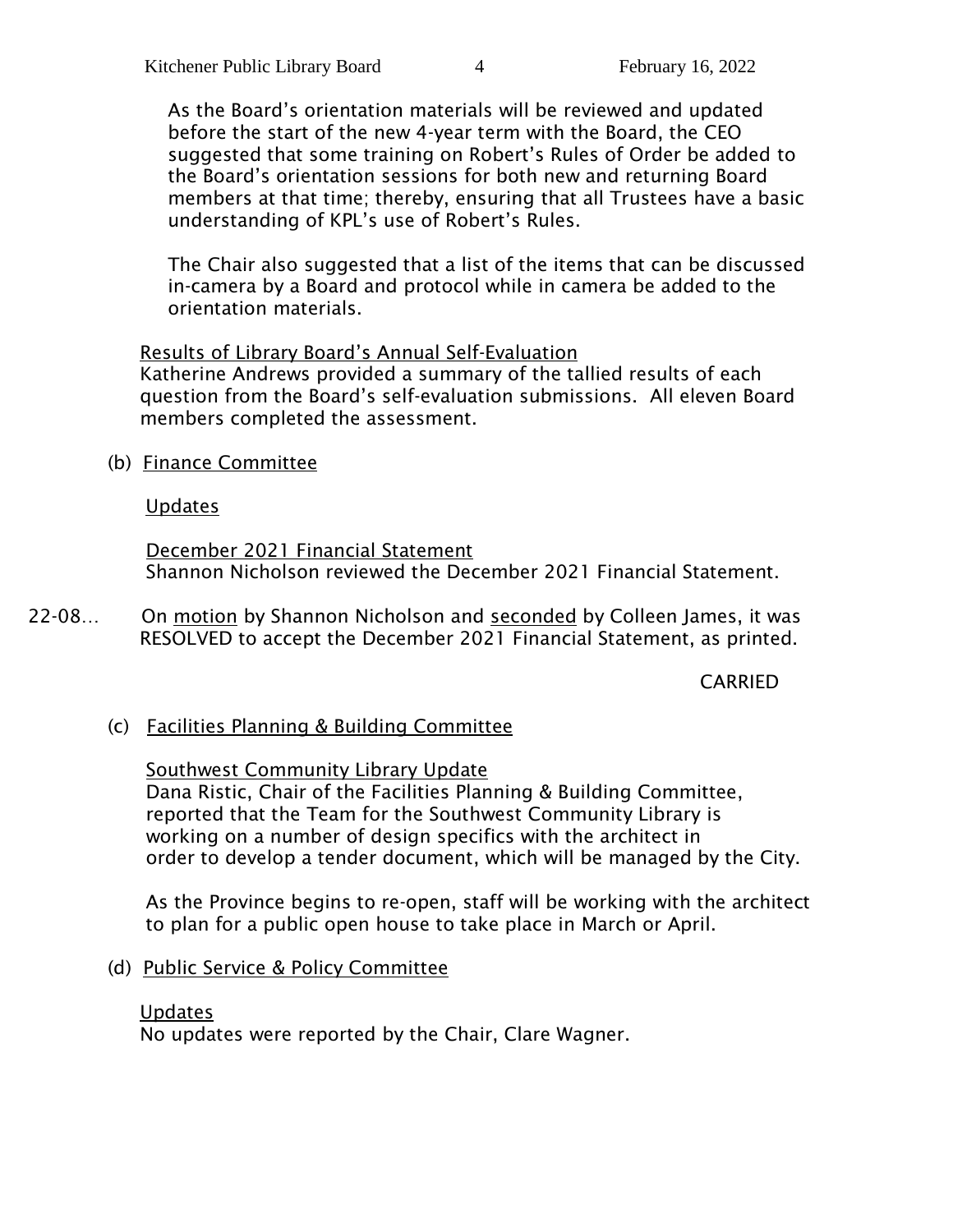(e) Report of the Secretary-Treasurer and CEO

# Updates

One of the library's recent initiatives has included Calls for Action. The CEO gave a shout out to all KPL staff who volunteered to distribute the 94 Calls of Action.

The CEO noted that only 10 of the 94 are complete.

An assessment has been completed by DiversiPro who were contracted to establish a baseline of where KPL is as an organization on the Intercultural Development Continuum.

With the information gathered, Phase 2 of this initiative will include a review of HR's top 10 policies.

Training will start in April to provide staff with tools and guidance on how to move forward to achieve a culture that is inclusive, diverse, equitable and anti-racist.

# DTK (Downtown Kitchener)/Central Activity Update

After many meetings and a concerted effort of Councillors Sarah Marsh and Kelly Galloway-Sealock, Mayor Vrbanovic, and City and Regional staff, supportive agencies have stepped up to offer additional day spaces and public washrooms in DTK.

Central staff will work with members of the community who are not able to be successful in our spaces and help them move to Ray of Hope or St. John's Kitchen, where they will have more supports.

Mary Chevreau thanked everyone for their help during the past 6 weeks.

### In-Camera Session

22-09… On motion by Councillor Kelly Galloway-Sealock and seconded by Stephanie Soulis, it was RESOLVED to move the meeting in-camera to discuss a confidential personnel matter.

CARRIED

22-10… On motion by Councillor Sarah Marsh and seconded by Dana Ristic, it was RESOLVED to conclude the in-camera session.

CARRIED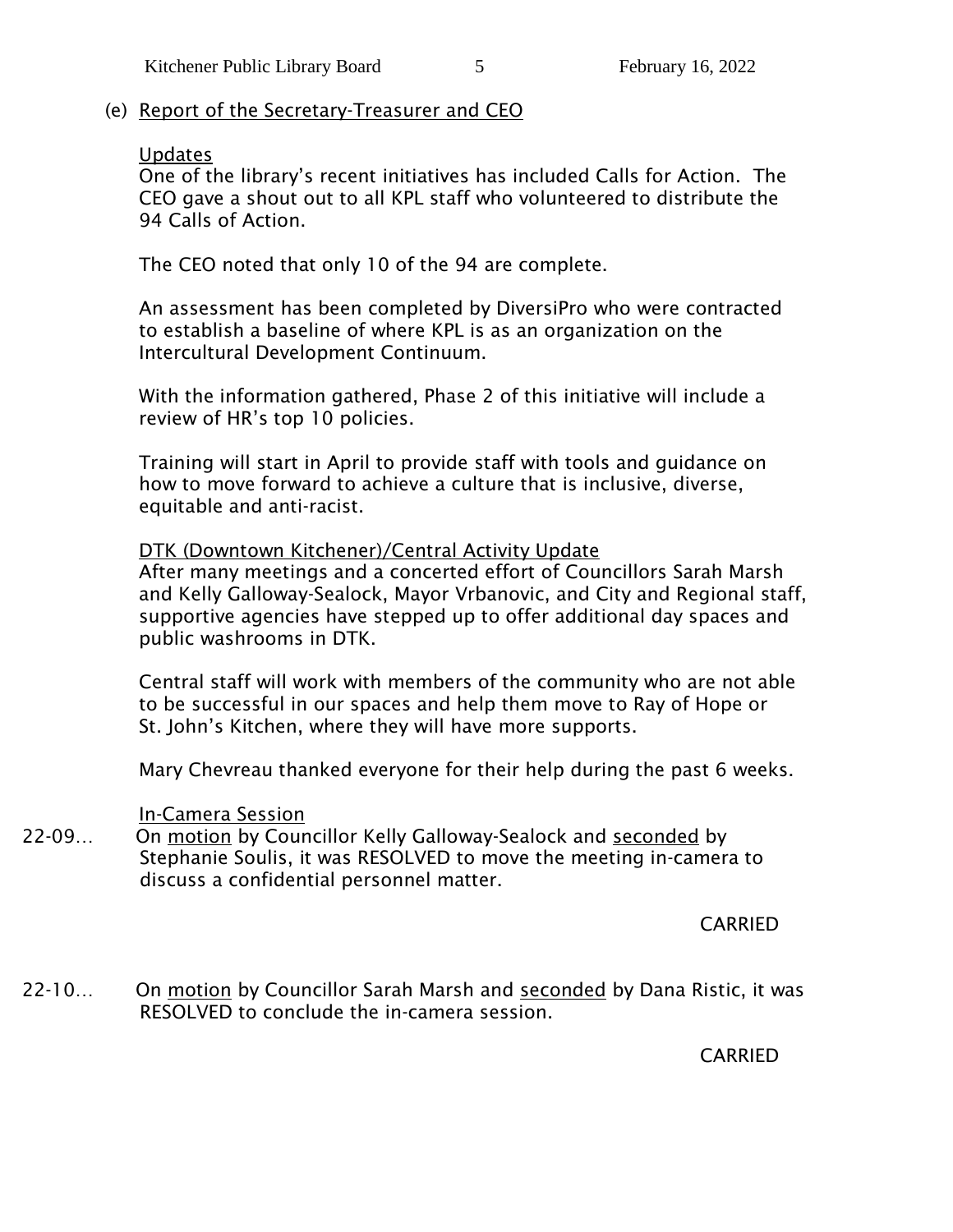### 6. II. NEW BUSINESS

None.

# 7. III. PRESENTATIONS

# (a) Report of Councillors

Councillor Sarah Marsh thanked KPL staff for all their programming efforts in celebration of Black History month.

To recognize and celebrate the many achievements and contributions of Black community members, Councillor Sarah Marsh invited the Board to join online Black History Month events in Kitchener by clicking on the following link to the City of Kitchener's website:

[https://www.kitchener.ca/en/arts-culture-and-events/black-history](https://www.kitchener.ca/en/arts-culture-and-events/black-history-month.aspx)[month.aspx](https://www.kitchener.ca/en/arts-culture-and-events/black-history-month.aspx)

Colleen James has been busy participating in several activities this month in celebration of Black History month, some of which include a discussion panel with the Waterloo Catholic District School Board and speaking to a large group of 400 tech employees to understand microaggressions in the workplace.

Colleen and her partner also hosted the Caribbean Canadian Association of Waterloo Region's Annual Black History Month launch event.

For those who may be interested, Colleen James recommended the book, Algorithms of Oppression: How Search Engines Reinforce Racism, which is available in the library's collection.

Councillor Kelly Galloway-Sealock reported that the Waterloo Catholic District School Board has received funding to build the elementary Catholic school that will be located nearby the new Southwest Community Library.

The timeline for the completion of the school is aggressive with a planned opening in the Fall of 2024.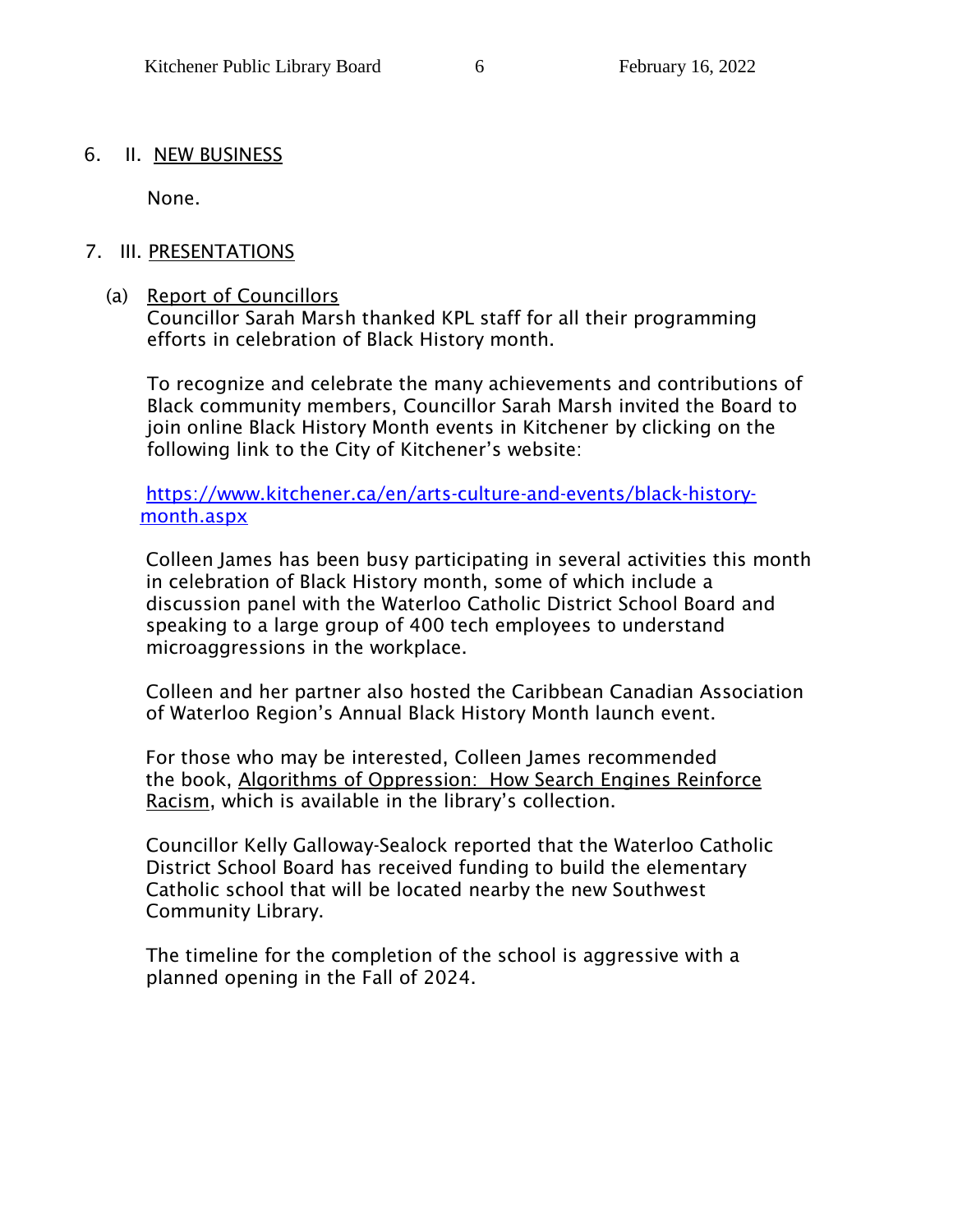# 8. ADJOURNMENT

22-11 ... There being no further business, on motion by Collen James and seconded by Councillor Sarah Marsh, it was RESOLVED to adjourn the meeting at 8:32 p.m.

CARRIED

\_\_\_\_\_\_\_\_\_\_\_\_\_\_\_\_\_\_\_\_\_\_\_\_\_\_\_\_\_\_\_ \_\_\_\_\_\_\_\_\_\_\_\_\_\_\_\_\_\_\_\_\_\_\_\_\_\_\_\_\_\_\_\_\_ Chair Secretary-Treasurer